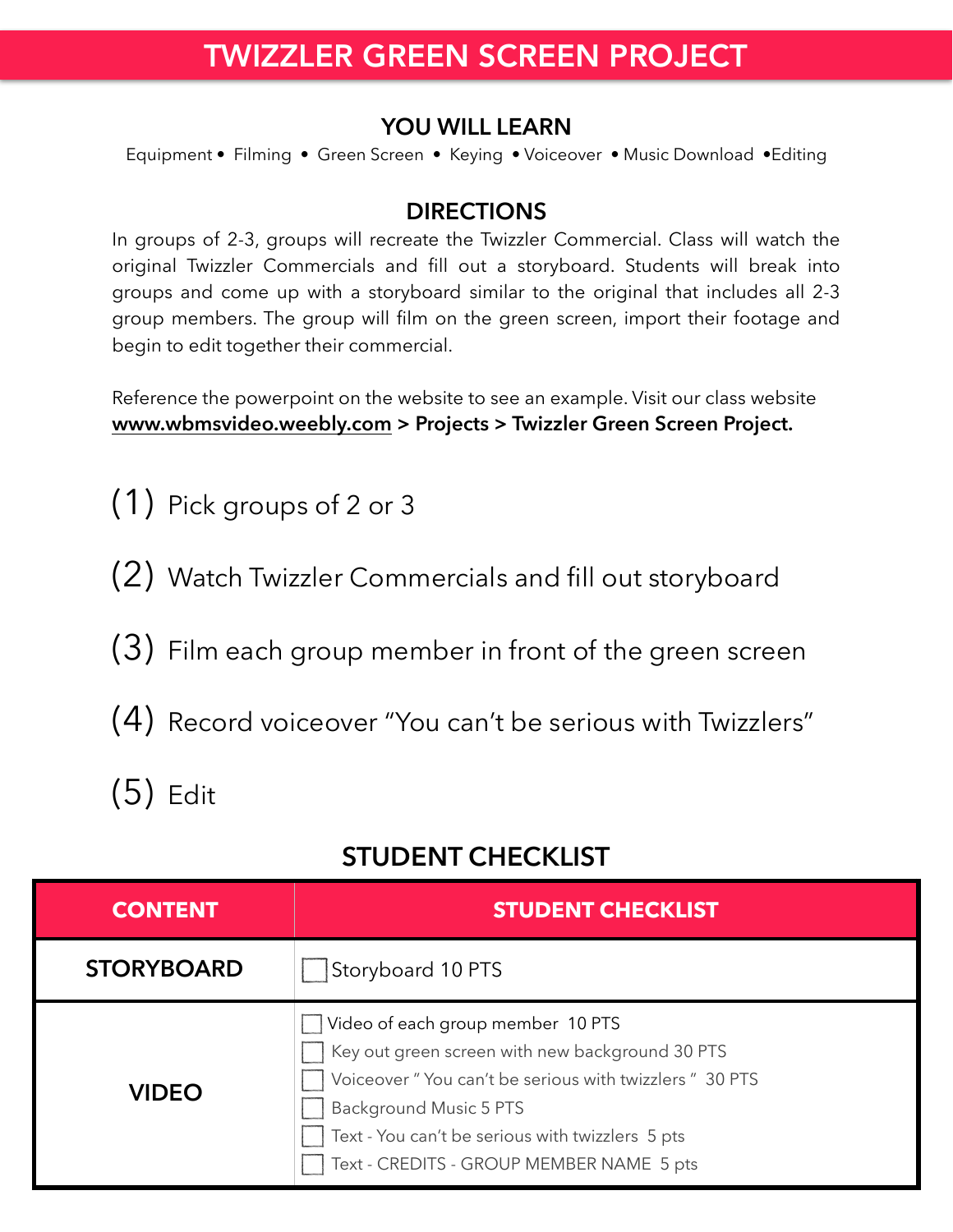## **TWIZZLER GREEN SCREEN PROJECT**

### **STORY BOARD**

| SHOT TYPE: LOCATION: ________                                                                                                                                           | <u> 1989 - Andrea Santa Andrea Andrea Andrea Andrea Andrea Andrea Andrea Andrea Andrea Andrea Andrea Andrea Andr</u> |                              |
|-------------------------------------------------------------------------------------------------------------------------------------------------------------------------|----------------------------------------------------------------------------------------------------------------------|------------------------------|
| the control of the control of the control of the control of the control of the control of<br>the control of the control of the control of the control of the control of |                                                                                                                      |                              |
| SHOT TYPE: ___________ LOCATION: _____________                                                                                                                          |                                                                                                                      |                              |
| the contract of the contract of the contract of the contract of the contract of the contract of                                                                         | the control of the control of the control of the control of the control of the control of                            |                              |
|                                                                                                                                                                         |                                                                                                                      |                              |
| SHOT TYPE: __________ LOCATION: _____________                                                                                                                           | SHOT TYPE: __________ LOCATION: _____________                                                                        | SHOT TYPE: LOCATION: _______ |
|                                                                                                                                                                         |                                                                                                                      |                              |
|                                                                                                                                                                         |                                                                                                                      |                              |